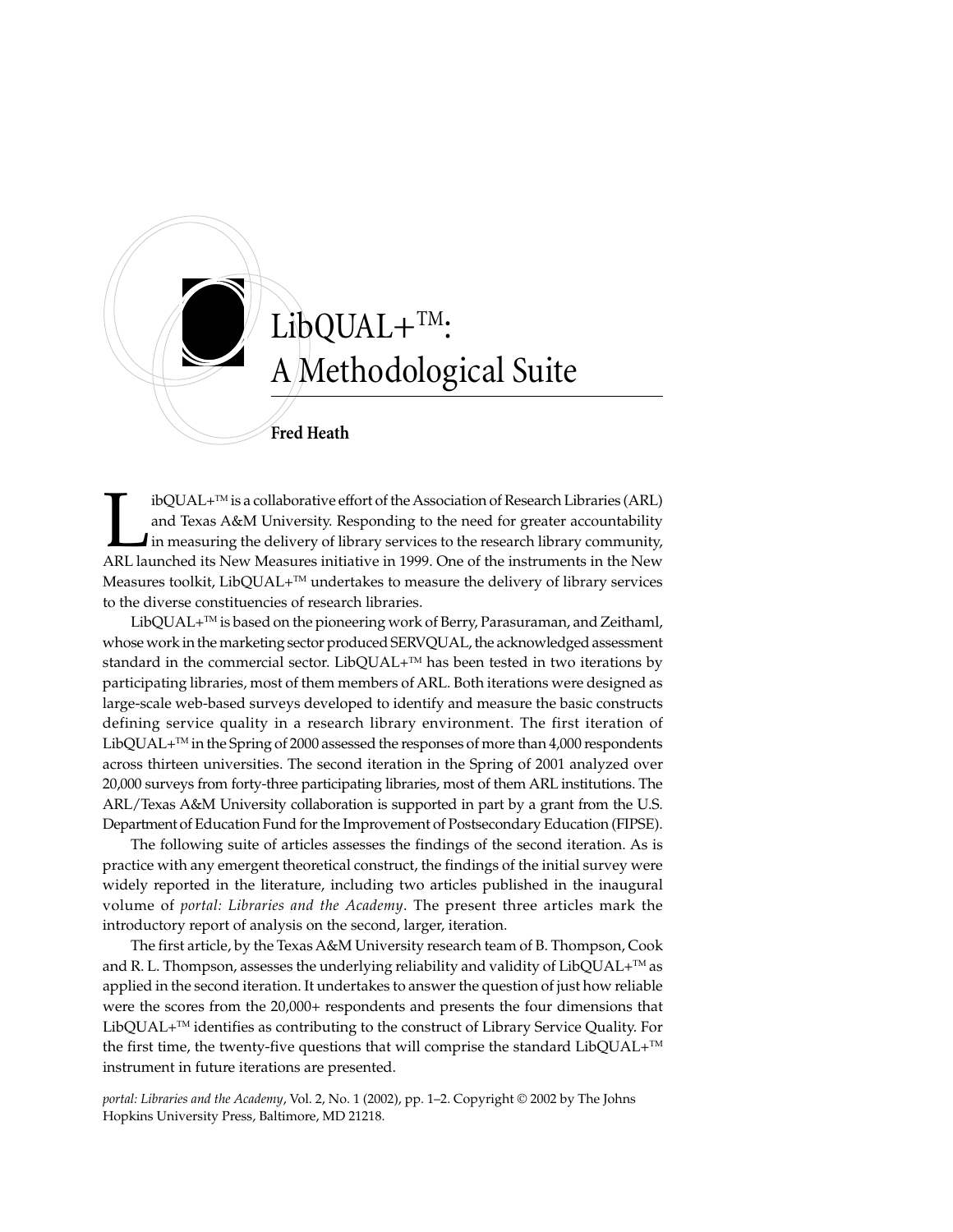## **2 Methodological Suite**

One of the qualities of  $LibQUAL+^{TM}$  is that the information derived from the largescale web-based survey is of sufficient granularity to be of immediate benefit to library administrators as they work to identify service areas of great importance to users, and to direct scarce resources to strengthen dimensions of services that respondents identify as needing repair. Of even greater utility, however, is the notion of "best practices" that underlies LibQUAL+TM.

Because of the care given to the development of the LibQUAL+<sup>™</sup> instrument, authors Cook, Heath, and Thompson argue in the second article that normative tables can be derived that permit library administrators to place local performance in the context of outcomes at other universities. This normative perspective, they suggest, can be obtained at the question, dimension, and overall service quality score levels. These service norms will place local results in the context of other research libraries and will enable managers to determine from among selected cohorts those service practices to be emulated.

The third article, by Heath, Cook, Kyrillidou, and Thompson focuses on the correlation of LibQUAL+TM scores with the ARL Index and other measures. As the authors and others have frequently observed, member institutions have lacked outcome measures of the delivery of library services to their research university constituents. The association's best-known metric, the ARL Index, was designed as an input measure of institutional investments in their libraries in order to determine eligibility for admission to ARL. While never intended to measure a library's services or success in meeting user needs, an institution's standing on the Index reflects the level of sustained investment over time. For the first time, this article addresses the question of the extent to which LibQUAL+<sup>™</sup> scores correlate with ARL Index scores at the 35 participating institutions belonging to ARL.

This suite of three articles places the emergence of  $LibQUAL+^{TM}$  in methodological context. As one of the tools in the New Measures toolbox, managers will be able to take advantage of a large-scale web-based survey tool requiring only inconsequential effort at the local level. Not only do the local results have immediate meaning to managers, but the normative data places those results in a broader perspective, facilitating access to best practices. A third LibQUAL+<sup>™</sup> iteration, involving as many as 200 participating colleges and universities, is scheduled for 2002. At the conclusion of that round, Texas A&M University will hand the instrument over fully to ARL for continuing administration.

*The author is Dean of Library Services and holder of the Sterling Evans Chair at Texas A&M University; he may be contacted via e-mail at: fheath@tamu.edu.*